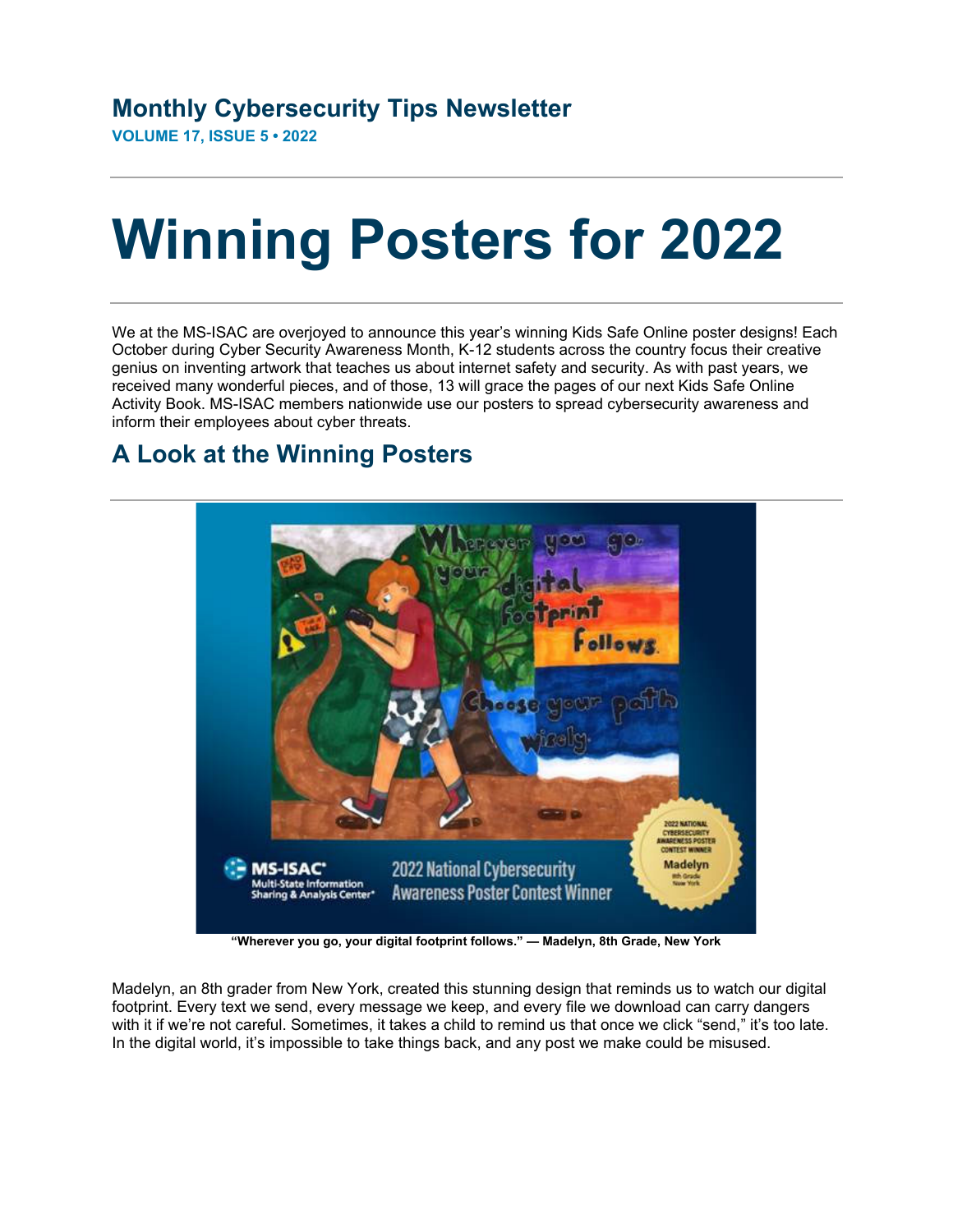

"Don't Give Out Personal Info Online" — Maylin, 12<sup>th</sup> Grade, New York

Maylin, a 12<sup>th</sup> grader, submitted an amazing piece of art meant to teach us a lesson about leaving our personal information exposed online. Even details that might seem inconsequential by themselves could be pieced together by a malicious actor. For this reason, it's important to lock down our social media accounts with smart privacy settings and keep a close eye on what we allow the whole world to see.



**"Do Not Fall for Internet Scams" — Megan, 9th Grade, New York**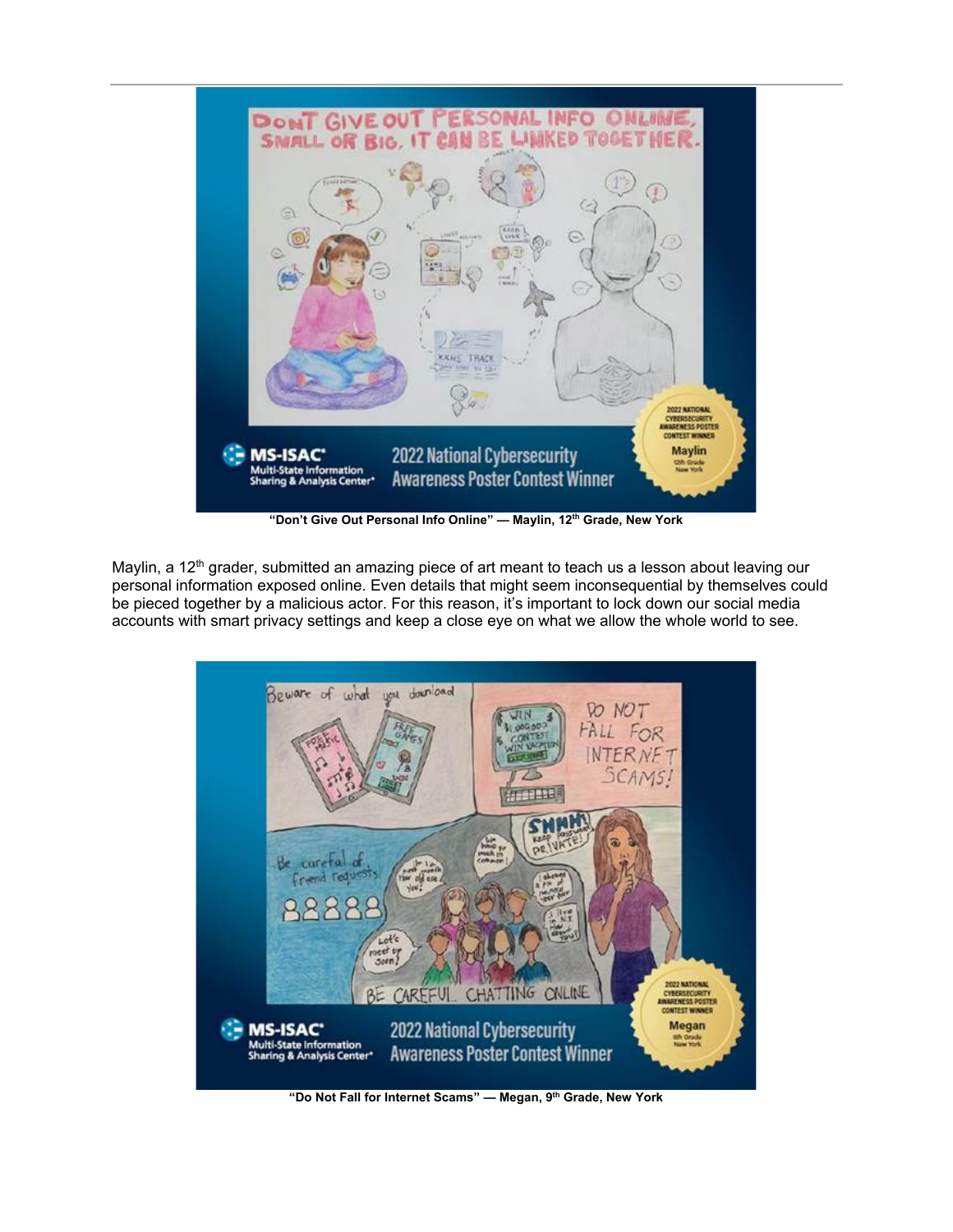Megan, a student in  $9<sup>th</sup>$  grade, provided useful info in an entertaining format. Takeaways include avoiding malware disguised as games or music and dodging internet scams. The adage that "if it sounds too good to be true, it probably is" applies in the virtual world. When we accept a friend request or chat with someone online, we let them into our circle of trust, and that can be a risky proposition.



**"Choosing a Strong Password" — Leila, 3rd Grade, Virginia** 

Our last winning poster design comes from Leila, a  $3<sup>rd</sup>$  grader in Virginia, with three steps to better password security. While we all hope for a beautiful, password-less future, in the present, they still constitute the keys to our various kingdoms. Along with other tips, Leila tells us to choose passphrases – something longer than just a single word – which is good advice to help us ward off brute-force attacks.

## **Cybersecurity as a Life Skill**

Today's kids have grown up with amazing tech that, if used responsibly, can greatly enhance their lives. No other generation has had so much information at their fingertips just a click away. Of course, there are tradeoffs in an always-connected reality. That's why cybersecurity is not just a career field but also a life skill. The good news is that there are plenty of opportunities for students interested in learning about security, including great summer options, so these white hats-in-training can practice their art year-round.

## **Resources for K-12 Cybersecurity Learners:**

- Air Force Association's CyberPatriot
- **CyberStart America**
- NIST List of K-12 Cybersecurity Competitions
- NSA/NSF GenCyber
- R00tz Asylum
- UTSA's Culture of Cyber Security: Kids Activities